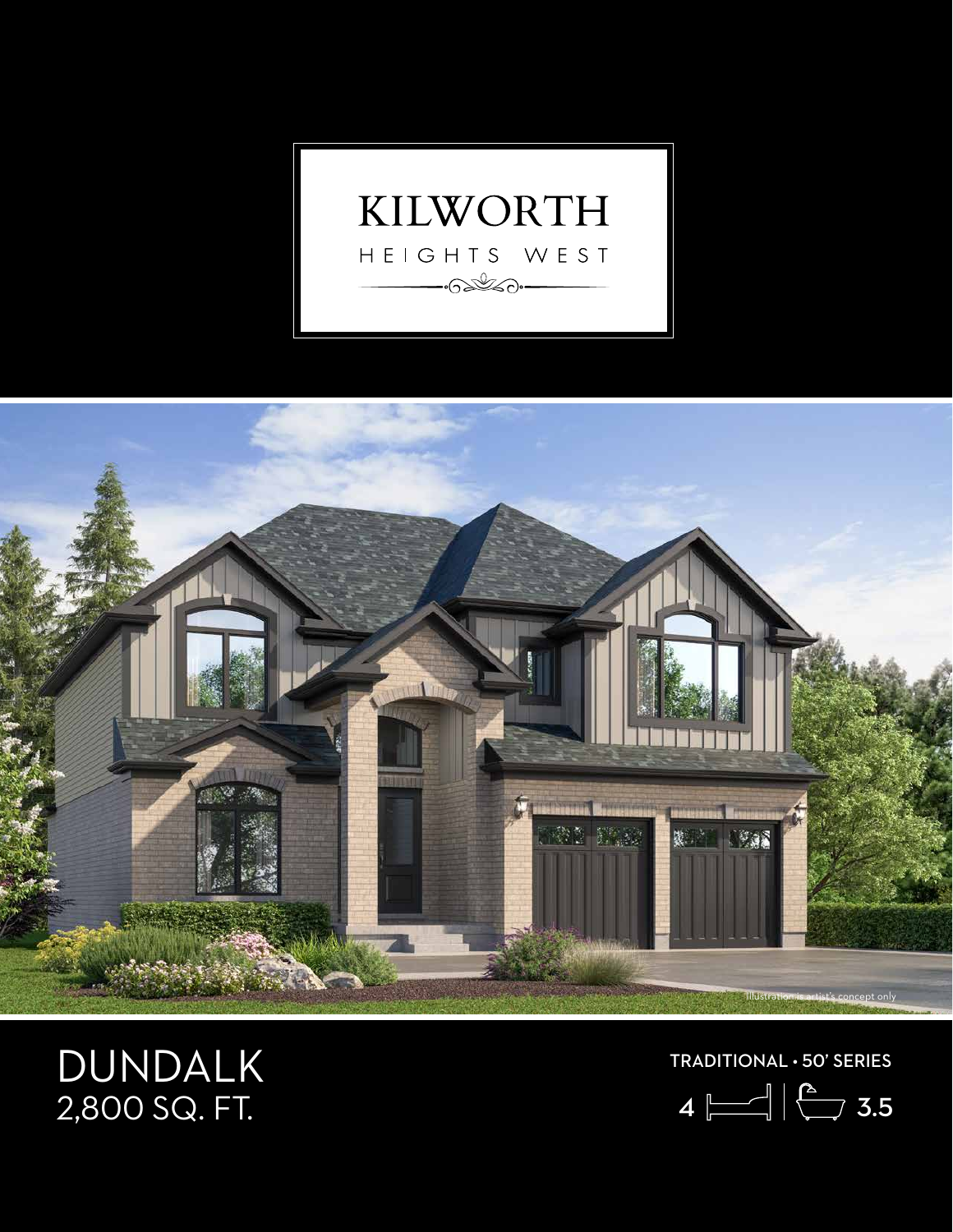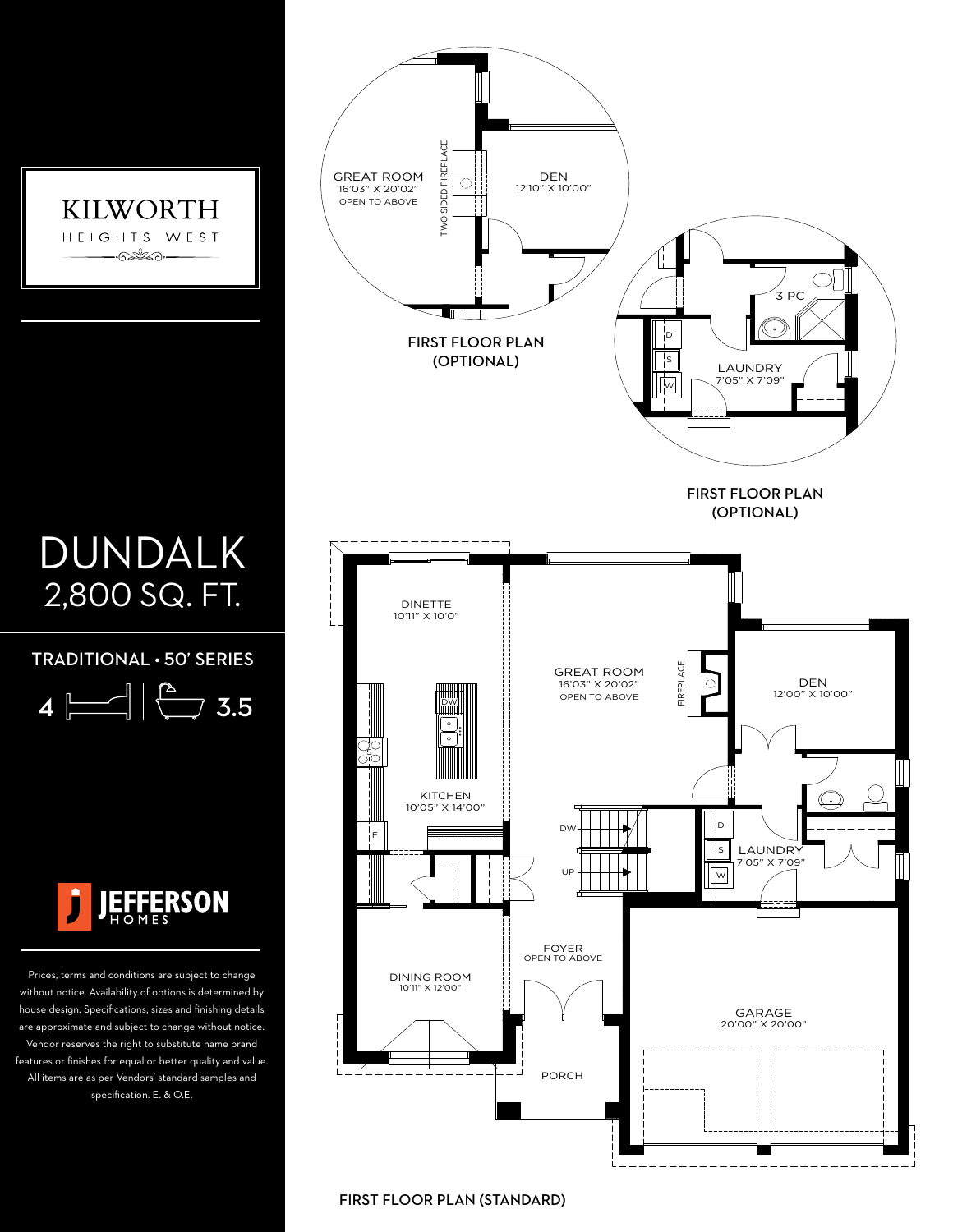

## DUNDALK 2,800 SQ. FT.

TRADITIONAL • 50' SERIES

 $4 \overline{\phantom{a}}$   $\left| \begin{array}{c} \overline{a} \\ \overline{a} \end{array} \right|$  3.5



Prices, terms and conditions are subject to change without notice. Availability of options is determined by house design. Specifications, sizes and finishing details are approximate and subject to change without notice. Vendor reserves the right to substitute name brand features or finishes for equal or better quality and value. All items are as per Vendors' standard samples and specification. E. & O.E.



SECOND FLOOR PLAN